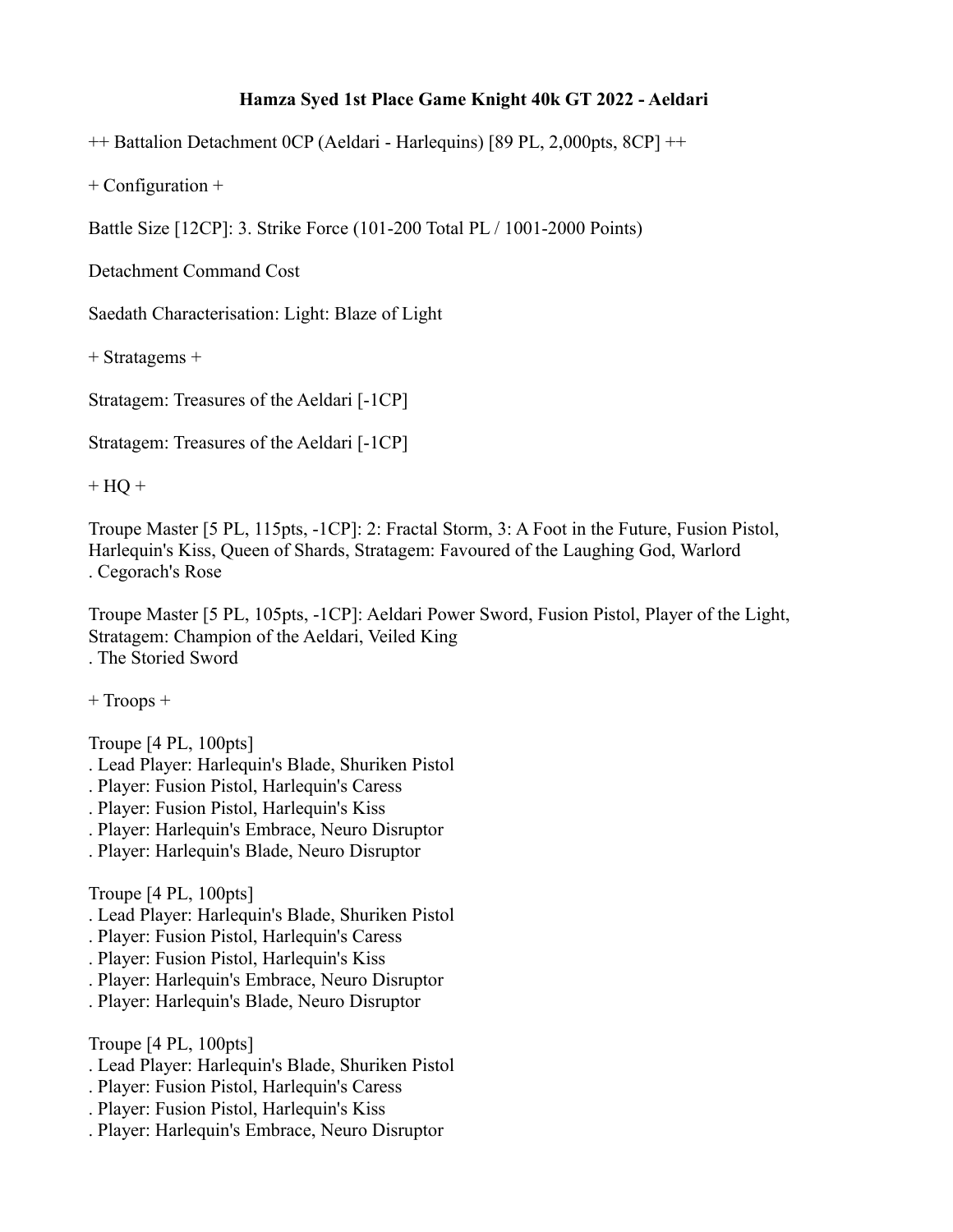. Player: Harlequin's Blade, Neuro Disruptor

Troupe [4 PL, 100pts]

- . Lead Player: Harlequin's Blade, Shuriken Pistol
- . Player: Fusion Pistol, Harlequin's Caress
- . Player: Fusion Pistol, Harlequin's Kiss
- . Player: Harlequin's Embrace, Neuro Disruptor
- . Player: Harlequin's Blade, Neuro Disruptor

Troupe [4 PL, 100pts]

- . Lead Player: Harlequin's Blade, Shuriken Pistol
- . Player: Fusion Pistol, Harlequin's Caress
- . Player: Fusion Pistol, Harlequin's Kiss
- . Player: Harlequin's Embrace, Neuro Disruptor
- . Player: Harlequin's Blade, Neuro Disruptor

Troupe [9 PL, 155pts]

- . Lead Player: Harlequin's Blade, Shuriken Pistol
- . Player: Harlequin's Caress, Neuro Disruptor
- . Player: Harlequin's Kiss, Shuriken Pistol
- . Player: Harlequin's Embrace, Neuro Disruptor
- . Player: Harlequin's Blade, Shuriken Pistol
- . Player: Harlequin's Blade, Shuriken Pistol
- . Player: Harlequin's Blade, Shuriken Pistol
- . Player: Harlequin's Blade, Shuriken Pistol
- . Player: Harlequin's Blade, Shuriken Pistol
- . Player: Harlequin's Blade, Shuriken Pistol

 $+$  Elites  $+$ 

Death Jester [4 PL, 75pts]: Rift Ghoul

Death Jester [4 PL, 70pts]: Harvester of Torment

Death Jester [3 PL, 55pts] . The Laughing God's Eye

Solitaire [7 PL, 130pts]: Thirsting Darkness

+ Fast Attack +

Skyweavers [4 PL, 100pts]

. Skyweaver: Skyweaver Haywire Cannon, Star Bolas

. Skyweaver: Skyweaver Haywire Cannon, Star Bolas

Skyweavers [4 PL, 110pts]

- . Skyweaver: Skyweaver Haywire Cannon, Zephyrglaive
- . Skyweaver: Skyweaver Haywire Cannon, Zephyrglaive